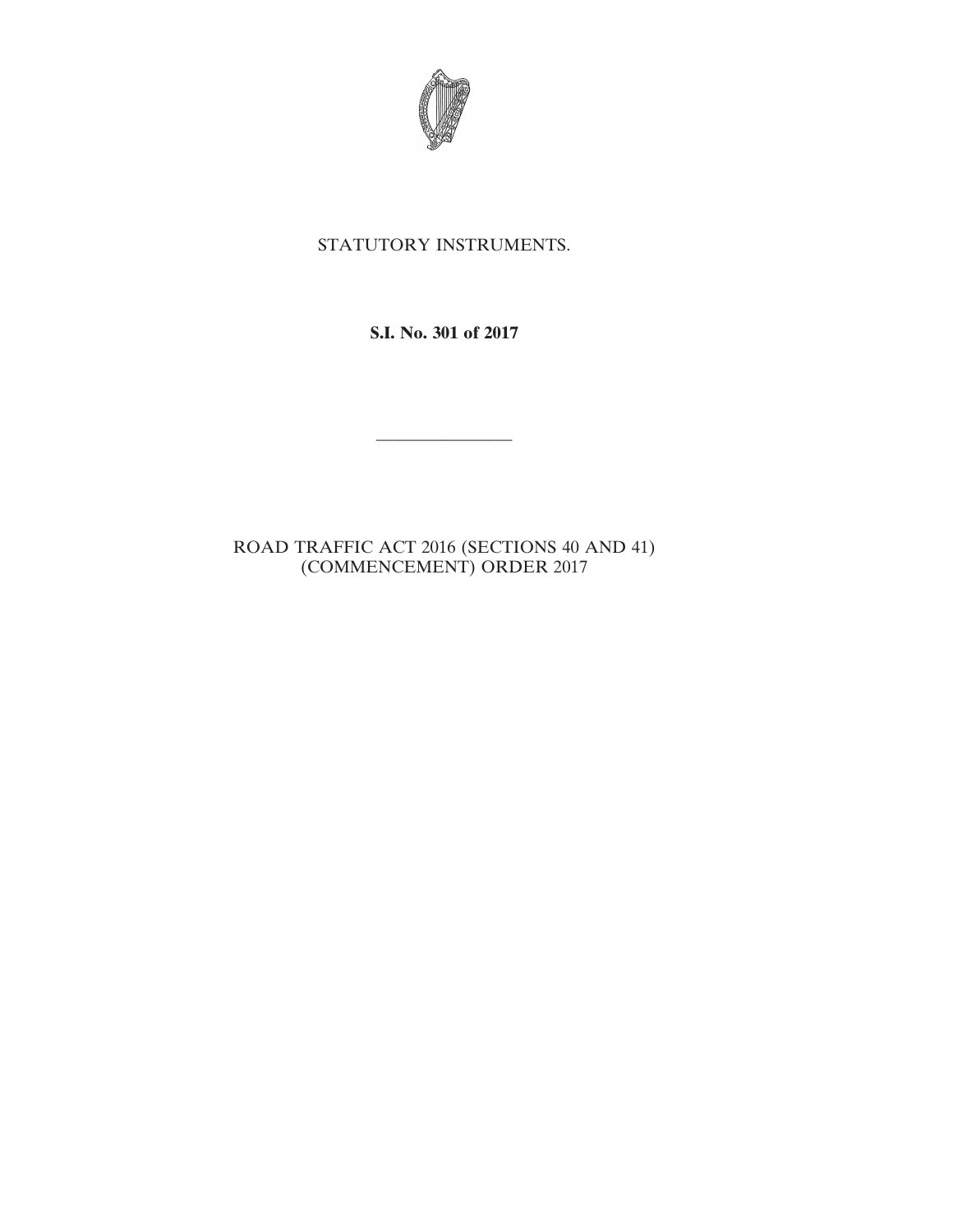2 **[301]**

## ROAD TRAFFIC ACT 2016 (SECTIONS 40 AND 41) (COMMENCEMENT) ORDER 2017

I, SHANE ROSS, Minister for Transport, Tourism and Sport, in exercise of the powers conferred on me by section 1(2) of the Road Traffic Act 2016 (No. 21 of 2016), hereby order as follows:

1. This Order may be cited as the Road Traffic Act 2016 (Sections 40 and 41) (Commencement) Order 2017.

2. The 1st day of August 2017 is appointed as the day on which sections 40 and 41 of the Road Traffic Act 2016 (No. 21 of 2016) come into operation.



SHANE ROSS, Minister for Transport Tourism and Sport.

*Notice of the making of this Statutory Instrument was published in "Iris Oifigiúil" of* 14*th July*, 2017.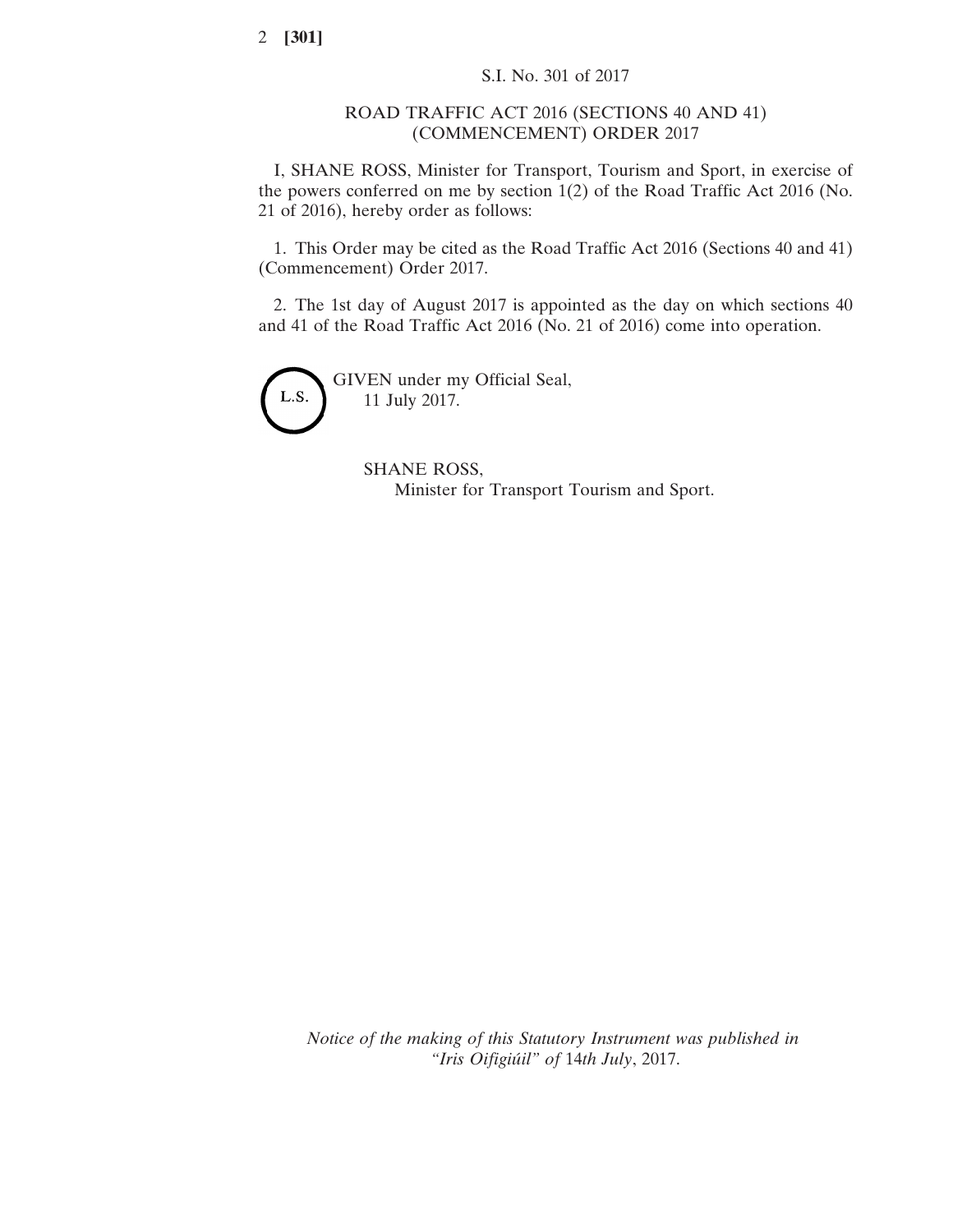**[301]** 3

## EXPLANATORY NOTE

*(This note is not part of the Instrument and does not purport to be a legal interpretation.)*

These Regulations commence Sections 40 and 41 of the Road Traffic Act 2016, giving effect to the mutual recognition of driving disqualifications between Ireland and the United Kingdom.